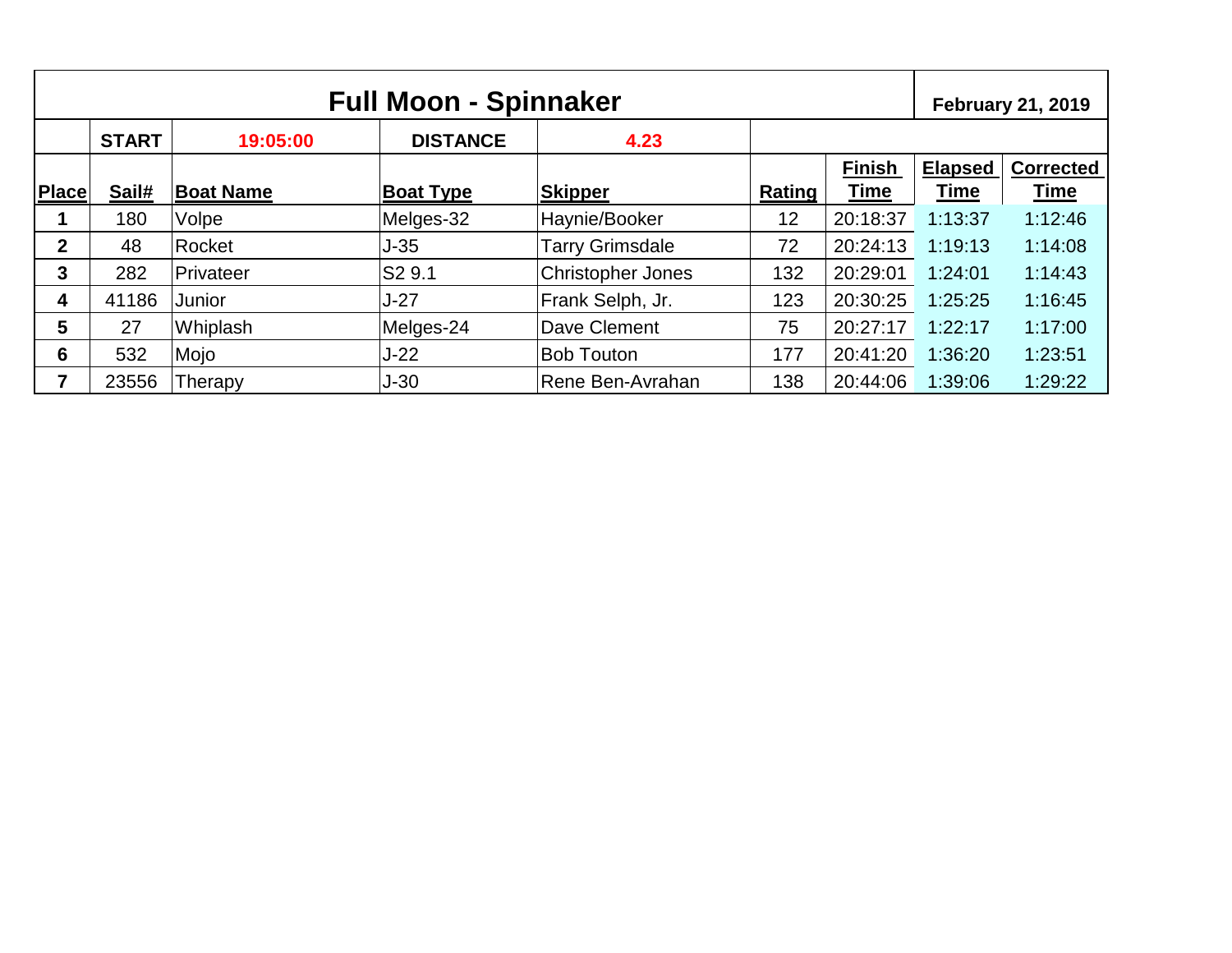| <b>Full Moon - Non-Spinnaker</b> |                  |                             |                              |                        |        |               | <b>February 21, 2019</b> |                  |
|----------------------------------|------------------|-----------------------------|------------------------------|------------------------|--------|---------------|--------------------------|------------------|
|                                  | <b>START</b>     | 19:13:00                    | <b>DISTANCE</b>              | 3.20                   |        |               |                          |                  |
|                                  |                  |                             |                              |                        |        | <b>Finish</b> | <b>Elapsed</b>           | <b>Corrected</b> |
| <b>Place</b>                     | Sail#            | <b>Boat Name</b>            | <b>Boat Type</b>             | <b>Skipper</b>         | Rating | <b>Time</b>   | <b>Time</b>              | <b>Time</b>      |
|                                  | 60740            | <b>Sacred Cow</b>           | Beneteau 473 SD David German |                        | 78     | 20:26:43      | 1:13:43                  | 1:09:33          |
| $\overline{2}$                   | 21               | Satori                      |                              | <b>Bill Van Emburg</b> | 130    | 20:29:56      | 1:16:56                  | 1:10:00          |
| 3                                | H <sub>100</sub> | <b>Another Road</b>         | Heritage WI 36               | Tim Ruman              | 175    | 20:35:46      | 1:22:46                  | 1:13:26          |
| 4                                | 124              | Mazel                       | Morgan                       | Jason Baruch           | 232    | 20:51:16      | 1:38:16                  | 1:25:54          |
| 5                                | 50               | <b>Sentimental Over You</b> |                              | Craig Cameron          | 174    | 20:51:43      | 1:38:43                  | 1:29:26          |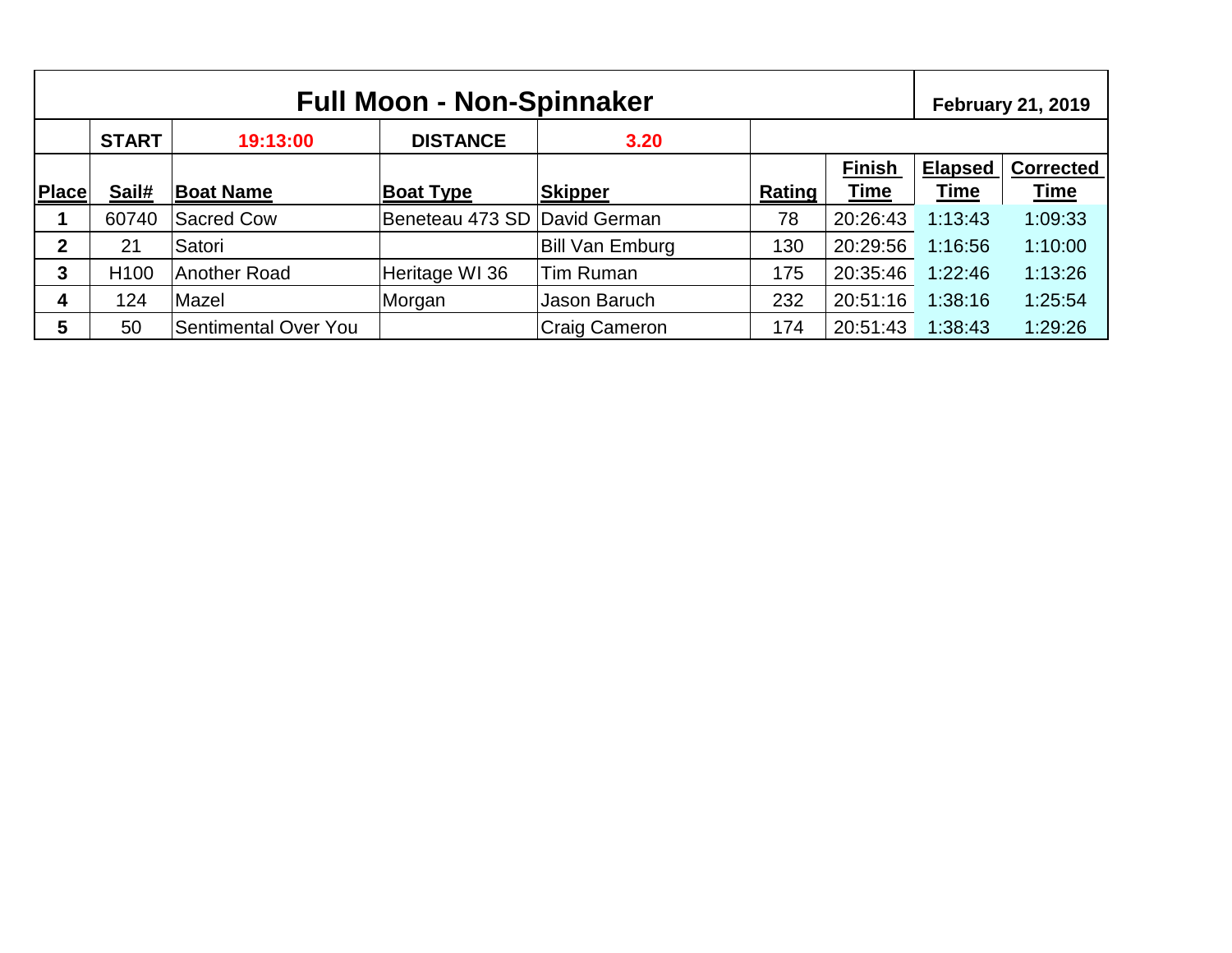| <b>Full Moon - Racer-Cruiser</b> |              |                  |                               |                 |        | <b>February 21, 2019</b> |                |                  |
|----------------------------------|--------------|------------------|-------------------------------|-----------------|--------|--------------------------|----------------|------------------|
|                                  | <b>START</b> | 19:13:00         | <b>DISTANCE</b>               | 3.20            |        |                          |                |                  |
|                                  |              |                  |                               |                 |        | <b>Finish</b>            | <b>Elapsed</b> | <b>Corrected</b> |
| Place                            | Sail#        | <b>Boat Name</b> | <b>Boat Type</b>              | <b>Skipper</b>  | Rating | <b>Time</b>              | <b>Time</b>    | <b>Time</b>      |
|                                  | 43620        | Wing-It          | Irwin Citation 39C Mike Doyle |                 | 126    | 20:24:25                 | 1:11:25        | 1:04:42          |
| $\mathbf{2}$                     | 5            | Revenge          | Dufour 34                     | Lee Burstiner   | 153    | 20:34:59                 | 1:21:59        | 1:13:49          |
| <b>DNS</b>                       |              | Esperanza        |                               | Zanchi/Stoddard | 138    |                          |                |                  |